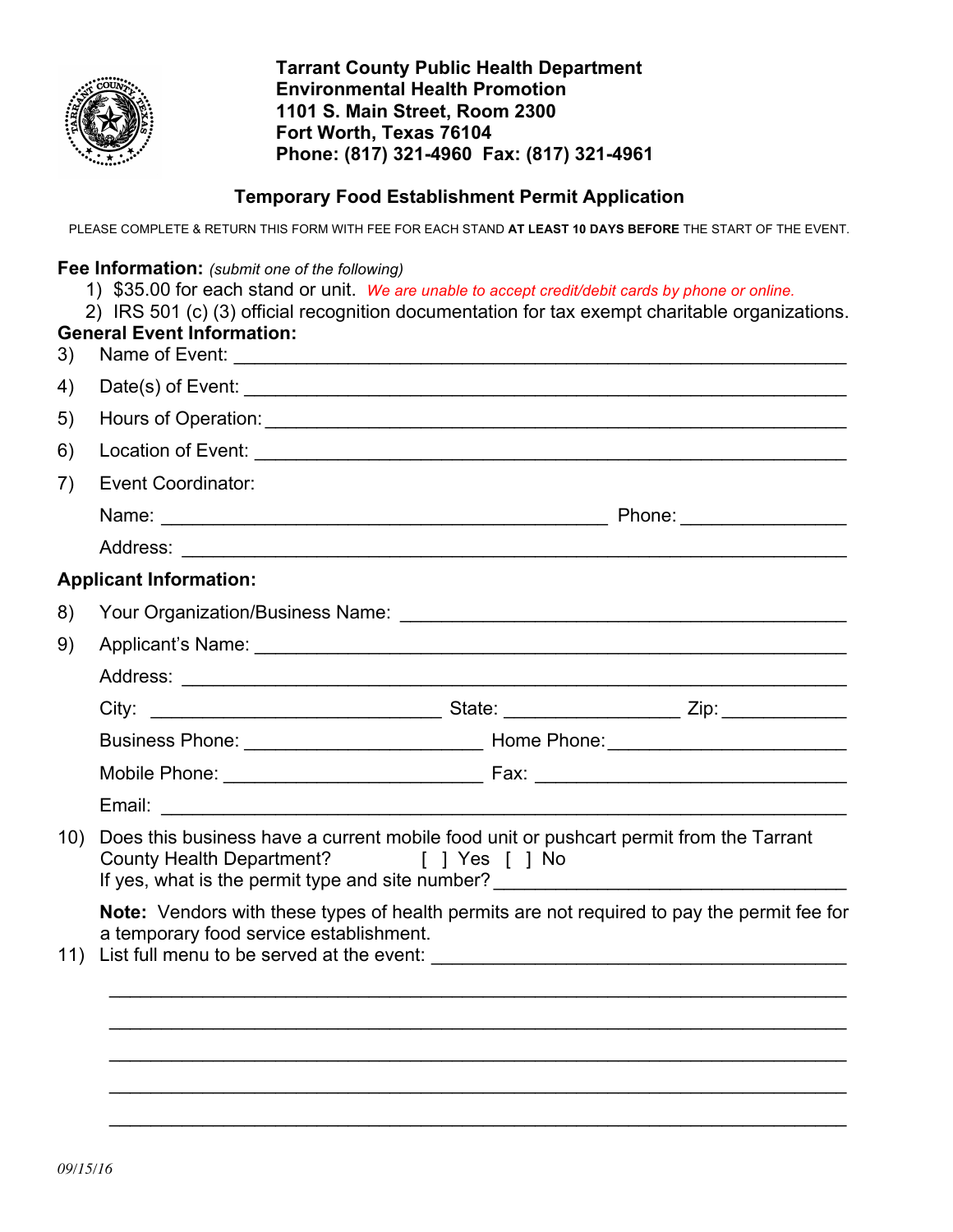|     | 12) Where will the food be purchased/obtained from:                                                                                                                                                                                                                                                                                                                                                                                    |  |  |  |                |
|-----|----------------------------------------------------------------------------------------------------------------------------------------------------------------------------------------------------------------------------------------------------------------------------------------------------------------------------------------------------------------------------------------------------------------------------------------|--|--|--|----------------|
| 13) | Will any foods be prepared prior to the start of the event?                                                                                                                                                                                                                                                                                                                                                                            |  |  |  | [ ] Yes [ ] No |
|     | If yes, where will the food be prepared?                                                                                                                                                                                                                                                                                                                                                                                               |  |  |  |                |
|     | If answering yes to question 11, all foods prepared prior to the event are required to be<br>made in an approved and permitted facility. A copy of the Food Establishment Permit and<br>signed Commissary Agreement (attached) are required for approval of this application.<br>Applications submitted without this information will be returned.<br>Has a copy of the Food Establishment Permit and signed Commissary Agreement been |  |  |  |                |
|     | included with this application?<br>[ ] Yes [ ] No [ ] N/A                                                                                                                                                                                                                                                                                                                                                                              |  |  |  |                |
| 14) | Will frozen foods be thawed at the event?                                                                                                                                                                                                                                                                                                                                                                                              |  |  |  | [ ] Yes [ ] No |
|     |                                                                                                                                                                                                                                                                                                                                                                                                                                        |  |  |  |                |
| 15) | How will any leftovers of cooked food be handled at the end of the day?                                                                                                                                                                                                                                                                                                                                                                |  |  |  |                |
|     | 16) How will food temperatures be checked during the event?                                                                                                                                                                                                                                                                                                                                                                            |  |  |  |                |
| 17) | Describe equipment used at the event for:                                                                                                                                                                                                                                                                                                                                                                                              |  |  |  |                |
|     | a)                                                                                                                                                                                                                                                                                                                                                                                                                                     |  |  |  |                |
|     | b)                                                                                                                                                                                                                                                                                                                                                                                                                                     |  |  |  |                |
|     | C)                                                                                                                                                                                                                                                                                                                                                                                                                                     |  |  |  |                |
| 18) | Describe hand washing facilities inside your temporary food establishment:                                                                                                                                                                                                                                                                                                                                                             |  |  |  |                |
|     | [ ] Plumbed Sink<br>[ ] Gravity Flow Set-up                                                                                                                                                                                                                                                                                                                                                                                            |  |  |  |                |
|     | 19) Describe utensil washing facilities inside your temporary food establishment:                                                                                                                                                                                                                                                                                                                                                      |  |  |  |                |
|     | [ 13 Compartment Sink<br>[ 13 Basin Set-up                                                                                                                                                                                                                                                                                                                                                                                             |  |  |  |                |
|     | 20) How will hot water be made available for the hand wash and utensil washing stations?                                                                                                                                                                                                                                                                                                                                               |  |  |  |                |
|     | What type of sanitizer will be used at the event? ______________________________                                                                                                                                                                                                                                                                                                                                                       |  |  |  |                |
| 21) | How will potable water be obtained during the event? ___________________________                                                                                                                                                                                                                                                                                                                                                       |  |  |  |                |
| 22) |                                                                                                                                                                                                                                                                                                                                                                                                                                        |  |  |  |                |

Name/Title **Date**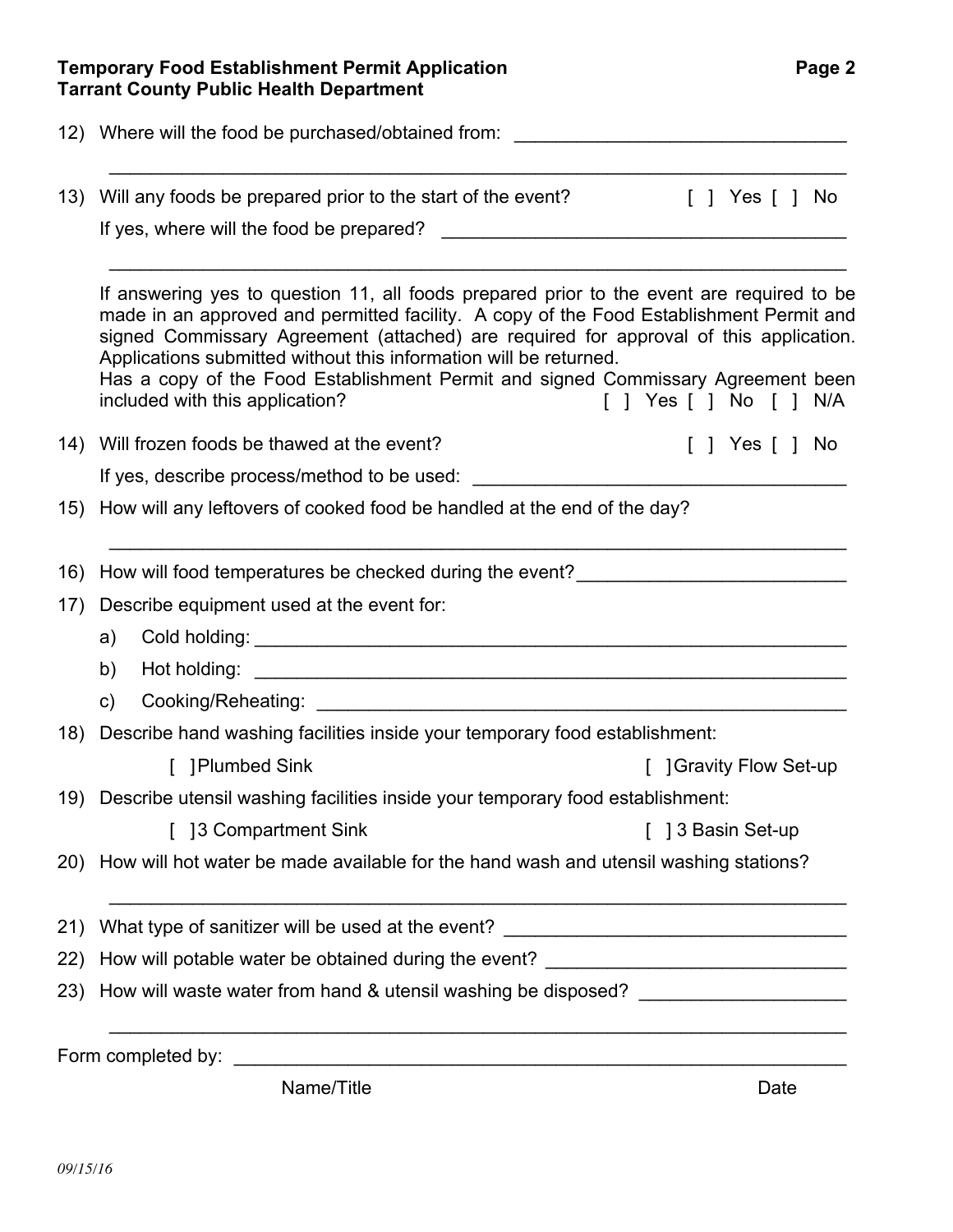#### FOOD HANDLERS: **FOOD HANDLERS:**

Avoid food handling when you have the following Avoid food handling when you have the following symptoms.

- Diarrhea. Diarrhea.
- Vomiting. Vomiting.
- Sore throat with fever.  $\Box$  Sore throat with fever.
- $\Box$  Wound containing pus upon your fingers, hands, Persistent coughing, sneezing or nasal discharge. Persistent coughing, sneezing or nasal discharge. Wound containing pus upon your fingers, hands,  $\Box$
- Report any of these symptoms to your manager imme-Report any of these symptoms to your manager imme-Yellowish eyes or skin with dark colored urine.  $\Box$  Yellowish eyes or skin with dark colored urine. wrists. diately.

Personnel that handle food must wash their Personnel that handle food must wash their hands as frequently as necessary. Disposable gloves may be used but their use does ble gloves may be used but their use does hands as frequently as necessary. Disposanot substitute for hand washing. not substitute for hand washing.



The use of tobacco in all forms is prohibited in the food The use of tobacco in all forms is prohibited in the food preparation or service areas. preparation or service areas.

Personnel shall not eat or drink in the food preparation Personnel shall not eat or drink in the food preparation or service areas. or service areas.

sonnel doing food preparation. Food handlers are not sonnel doing food preparation. Food handlers are not Hair restraints and clean clothing are required of per-Hair restraints and clean clothing are required of perpermitted to wear ornate hand jewelry. permitted to wear ornate hand jewelry

Unauthorized personnel such as small children are not Unauthorized personnel such as small children are not permitted in booths. permitted in booths.

### BARE HAND CONTACT: **BARE HAND CONTACT:**

*Bare hand contact of ready to eat food by workers is*  Bare hand contact of ready to eat food by workers is *not allowed.*

Ready-to-eat food includes any food, fruit or vegetable Ready-to-eat food includes any food, fruit or vegetable product that is edible without washing, cooking, or adproduct that is edible without washing, cooking, or additional preparation by workers, and is reasonably exditional preparation by workers, and is reasonably expected to be consumed in that form. pected to be consumed in that form.

Avoid touching food with bare hands by using utensils, Avoid touching food with bare hands by using utensils, disposable gloves, deli tissue or other suitable methods. disposable gloves, deli tissue or other suitable methods.



#### CHECKLIST: **CHECKLIST:**

 $\Box$ 

- $\Box$  Valid temporary or mobile food unit permit issued Valid temporary or mobile food unit permit issued by Tarrant County Public Health Department. by Tarrant County Public Health Department.
	- Food from an approved source. No food prepared in a private home. *Food invoices/receipts must be*  Food from an approved source. No food prepared n a private home. Food invoices/receipts must be available at booth for inspector's audit. *available at booth for inspector's audit.*  $\Box$ 
		- Adequate supply of potable water at booth.  $\Box$  Adequate supply of potable water at booth.  $\Box$
- Waste water containers and proper disposal site.  $\Box$  Waste water containers and proper disposal site.  $\Box$  $\Box$
- Booths with cleanable floor *(grass and dirt covered*  Booths with cleanable floor (grass and dirt covered with approved material) and overhead protection. *with approved material*) and overhead protection.
- BBQ and deep-frying cooking areas fenced off BBQ and deep-frying cooking areas fenced off from public access. from public access.  $\Box$ 
	- Adequate containers, covers, wrappings or other means to effectively protect food from insects and Adequate containers, covers, wrappings or other means to effectively protect food from insects and other environmental contamination. other environmental contamination.  $\Box$  $\Box$ 
		- Hand wash station setup and ready for use.  $\Box$  Hand wash station setup and ready for use.
- 5 gal. container with non-self-closing spigot . 5 gal. container with non-self-closing spigot  $\circ$ 
	- Liquid soap in pump dispenser. Liquid soap in pump dispenser.  $\circ$ 
		- Paper towels. Paper towels.  $\circ$
- Jtensil cleaning station setup and ready for use.  $\Box$  Utensil cleaning station setup and ready for use. Wastewater catch bucket. Wastewater catch bucket.  $\circ$

 $\Box$ 

- 3 containers (sized to immerse all items) 3 containers *(sized to immerse all items)*  $\circ$ 
	- st container. nd Soapy water in 1  $\circ$
- container. Clean rinse water in 2  $\circ$
- Sanitizer concentrate (bleach) and test strips. rd container. Sanitizing solution in 3  $\circ$  $\circ$
- Sanitizer concentrate *(bleach)* and test strips. Enough equipment provided to hold ALL:  $\Box$  Enough equipment provided to hold ALL:

 $\Box$ 

- Cold foods at 41°F or below. Cold foods at 41°F or below.  $\circ$
- Hot foods at 135°F or above. Hot foods at 135°F or above.  $\circ$
- Probe-type, metal stem food thermometer with Probe-type, metal stem food thermometer with proper range ( $0^{\circ}F$  to 220°F). proper range *(0°F to 220°F).*  $\Box$ 
	- Jtensils and disposable gloves provided to mini- Utensils and disposable gloves provided to minimize hand contact with food. mize hand contact with food.  $\Box$
- Workers are wearing clean clothing and hair is Workers are wearing clean clothing and hair is effectively restrained. effectively restrained.  $\Box$ 
	- $\Box$  Workers have no open sores and are free of illness Workers have no open sores and are free of illness symptoms listed in brochure. symptoms listed in brochure.  $\Box$ 
		- Workers keep hands clean and wash hands fre- Workers keep hands clean and wash hands frequently.  $\Box$
- No bare hand contact with ready to eat food.  $\Box$  No bare hand contact with ready to eat food.  $\Box$
- Condiments provided in single-service, pump-type Condiments provided in single-service, pump-type or squeeze containers. or squeeze containers.  $\Box$ 
	- Sneeze guards and barriers to protect exposed food Sneeze guards and barriers to protect exposed food and food work surfaces from customers. and food work surfaces from customers. $\Box$

# **Temporary Food** Temporary Food

## Establishment **Establishment**

## Requirements **Requirements**



Tarrant County Public Health Department **Tarrant County Public Health Department** 1101 S. Main St., Room 2300 **1101 S. Main St., Room 2300**

Fort Worth, Texas 76104 **Fort Worth, Texas 76104** 817-321-4960 **817-321-4960**